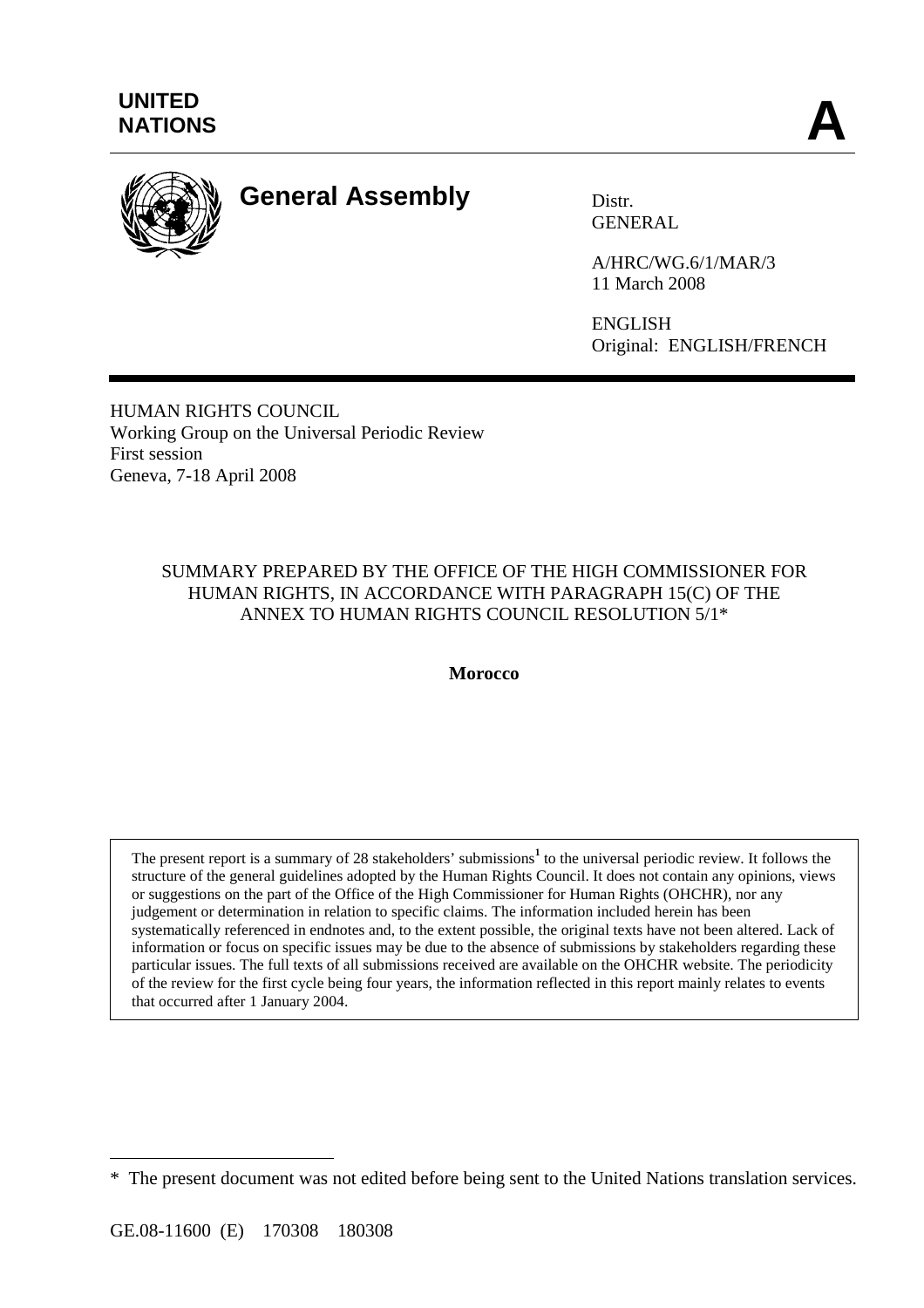#### **I. BACKGROUND AND FRAMEWORK**

#### **Institutional and human rights structure**

1. Morocco's national human rights institution, the Consultative Council on Human Rights, advised that the human rights regime in Morocco is based on a broad institutional framework in which the Council, the Diwan Al Madhalim (Ombudsman) and the specialized national institutions play a leading role. The Consultative Council was established in 1990 and reorganized in 2001 on the basis of the Paris Principles on national human rights institutions. It may formulate advisory opinions on the promotion of human rights, prepare annual reports on the human rights situation and thematic reports on specific issues (such as illegal emigration, places of detention, election monitoring), make recommendations on Morocco's accession to international human rights instruments and on standardization of domestic legislation, and consider communications on human rights violations.**<sup>2</sup>**

2. The Consultative Council receives and investigates complaints alleging human rights violations, makes regular visits to prisons and inquires about the situation of prisoners, issues advisory opinions on improving the protection and promotion of human rights, formulates recommendations on bringing internal legislation into line with the relevant international standards and works to strengthen cooperation between the Government and civil society. The Consultative Council on Human Rights further pointed out that, in terms of nurturing democratic practices and consolidating the rule of law in Morocco, it supervised and helped in actively monitoring the 7 September 2007 elections (120 Council observers). In implementing the programmes it develops, the Council has adopted an approach based on cooperation with government authorities and the involvement of civil society.**<sup>3</sup>**

#### **II. PROMOTION AND PROTECTION OF HUMAN RIGHTS ON THE GROUND**

#### **Implementation of international human rights obligations**

#### **1. Equality and non discrimination**

3. The Moroccan Human Rights Organization (OMDH) and the International Federation of Human Rights Leagues (FIDH) recommended insertion of the principle of equality in the Constitution and the Family Code, as recommended by the Committee on the Elimination of Discrimination against Women in 2003, awareness-raising and training for judges in the principles and objectives of the Family Code, as well as the fulfilment of the commitments made in the Framework of Action adopted in Istanbul in 2006 by the Euro-Mediterranean Ministerial Conference on Strengthening the Role of Women in Society.**<sup>4</sup>**

4. The Union of Women's Action (UAF) has advised that following the recommendations of the Committee on the Elimination of Discrimination against Women, Morocco has embarked on a number of reforms to bring its domestic legislation into line with the provisions of the Convention on the Elimination of All Forms of Discrimination against Women, namely amendments to the Family Code, the Criminal Code, the Commercial Code, the Labour Code, the Chamber of Representatives Organization Act, the Civil Registration Act and the Moroccan Nationality Act.**<sup>5</sup>** However, despite these reforms, there are still shortcomings in the legal framework governing women's status, including discriminatory provisions in some legislation, and lacunae in major areas such as marital violence, not to mention Morocco's poor record with regard to the other international instruments on women's rights. UAF recommended that Morocco should take all necessary steps to remedy these shortcomings.**<sup>6</sup>**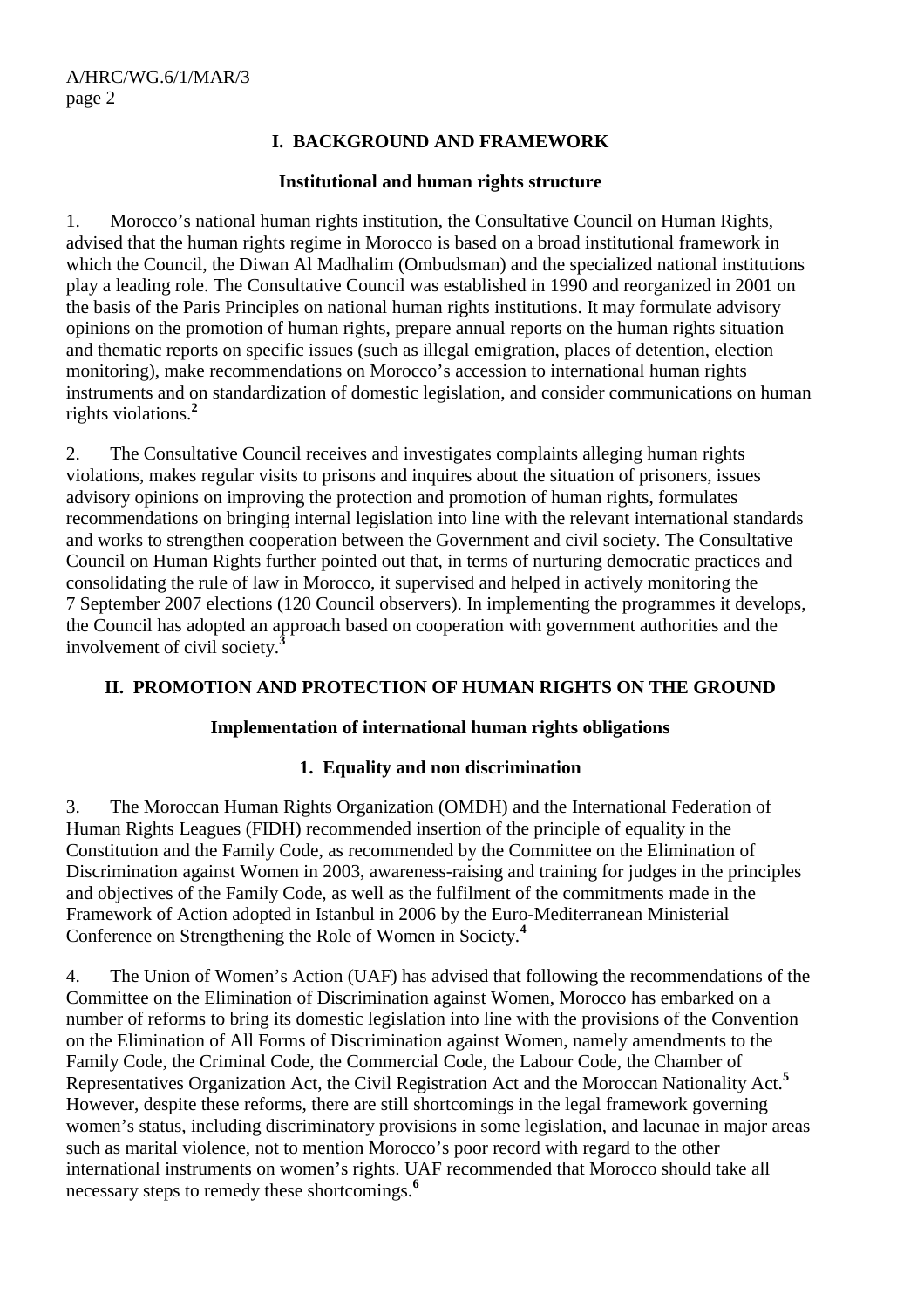5. OMDH and FIDH reported that, despite the progress made since the adoption of the new Family Code in 2003, equality between men and women was far from assured. The provisions on inheritance, polygamy, women's right to divorce and to legal guardianship remained unequal. Moreover, systematic provision had not been made for the gradual introduction of quotas, with a view to attaining parity in elected office and electoral, executive and administrative positions. There was no budget or proper mechanism to ensure continuous support and follow-up for schooling and training for girls in rural areas. There was a lack of positive discrimination (affirmative action) to reduce the disparities faced by women with regard to access to senior positions in the civil service.**<sup>7</sup>**

6. According to the Democratic Association of Moroccan Women (ADFM), the new provisions of the Family Code are not very effective. Regarding the marriage of minors, it turns out, according to statistics from the Ministry of Justice, that almost 89 per cent of marriage applications for minors, 97.5 per cent of which were for girls, were granted by the courts. Very restrictive legal provisions on polygamy have been introduced but, again according to Ministry of Justice figures, 43.5 per cent of applications for polygamous marriages were granted by the courts. Indeed, polygamous marriages as a percentage of total marriages actually increased slightly between 2005 (8.5 per cent) and 2006 (9.7 per cent). Attempts by women to access the new divorce procedures, in particular on grounds of marital discord (*shiqaq*) are interpreted by many courts as an application on grounds of harm suffered, which obliges women to produce evidence and witnesses to such harm.**<sup>8</sup>**

#### **2. Right to life, liberty and security of the person**

7. Although no death sentences have been carried out since 1993, OMDH and FIDH stressed that there were still 133 convicts on death row in Morocco.**<sup>9</sup>** OMDH and FIDH recommended that, in implementation of the recommendations made in 2004 by the Human Rights Committee, Morocco should reduce to a minimum the number of offences punishable by the death penalty, with a view to abolishing capital punishment, and commute the sentences of all persons sentenced to death.**<sup>10</sup>**

8. On 28 May 2003, *Law* no. 03-03 *on Combating Terrorism* (*Loi no. 03-03 relative à la lutte contre le terrorisme*) came into force, modifying both the Penal Code and Criminal Procedure Code by adding new provisions and amending others. Amnesty International (AI) is concerned that the new law has widened the scope of applicability of the death penalty. Since the law's promulgation, at least 18 people suspected of involvement in terrorism have been sentenced to death. Some of those sentenced to death were allegedly subject to grossly unfair trial procedures.**<sup>11</sup>** The Ministry of Justice took steps towards abolishing the death penalty, including by setting up a commission of jurists to review Moroccan laws with the aim of restricting the number of offences punishable by death in the Penal Code, and a bill was drafted for that purpose. AI recommended that Morocco should repeal all provisions allowing for the death penalty and immediately declare a moratorium on all executions.**<sup>12</sup>**

9. The National Commission for Truth, Equity and Reconciliation has identified a large number of missing persons and noted that 66 cases remained unresolved. According to OMDH and FIDH, the Human Rights Committee's recommendations calling on Morocco to "conduct the necessary investigations to identify, try and punish those responsible for such crimes (Covenant, arts. 6 and 7)" has still not been implemented, and the reconciliation process cannot be conclusive or lasting until all cases of disappearance are resolved.**<sup>13</sup>**

10. AI welcomed the fact that Law no. 43-04 promulgated in February 2006 defines torture in a manner broadly consistent with article 1 of the CAT. AI is also pleased to note that all acts of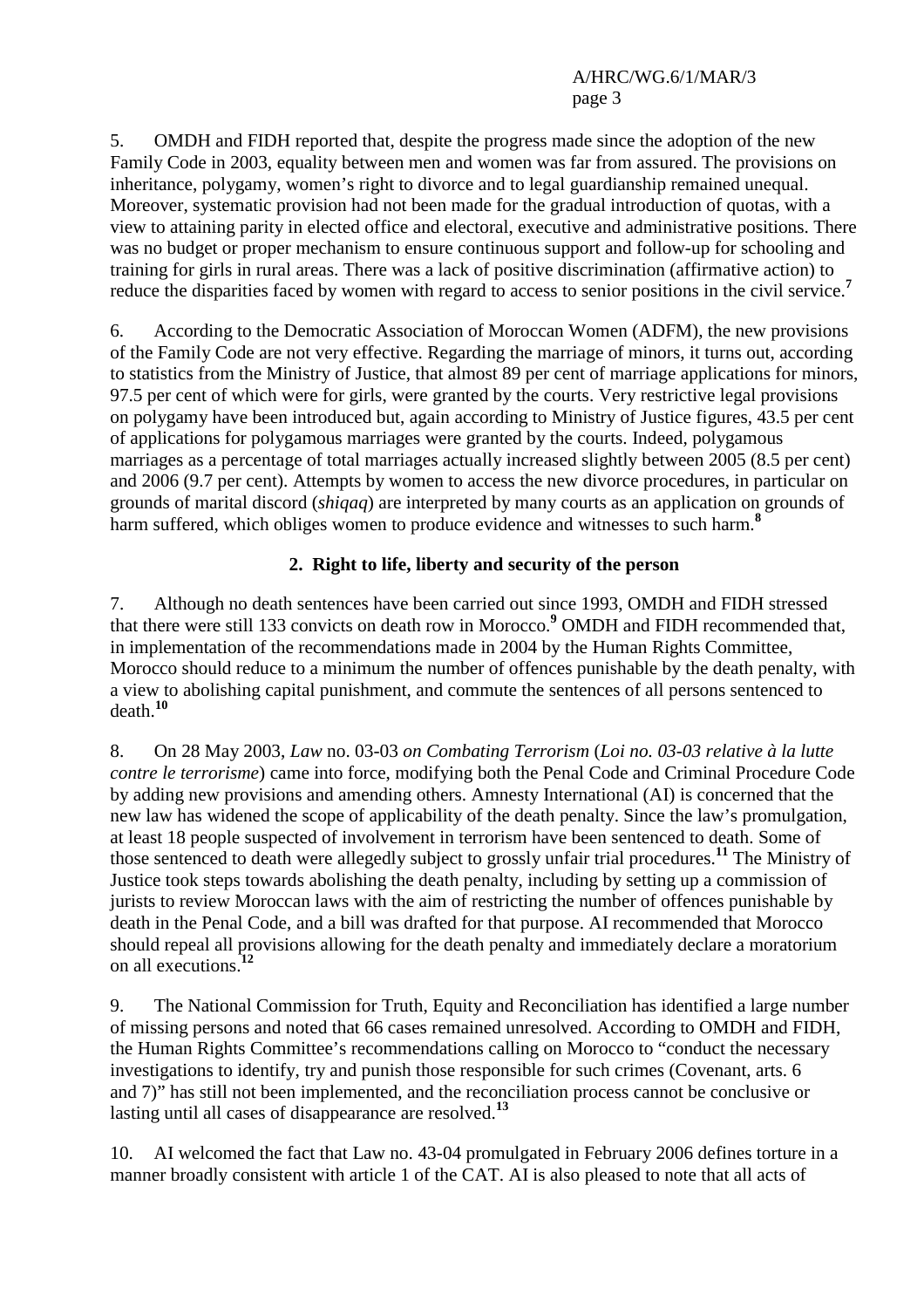torture are made offences under criminal law. One remaining concern, however, is that neither the "attempt to commit torture" nor "complicity or participation in torture" is explicitly defined as an offence, as they should be according to article 4 of the CAT.**<sup>14</sup>**

11. AI is concerned over the sharp rise in reported cases of torture or ill-treatment in the context of "counter-terrorism" measures in Morocco/Western Sahara since 2002.**<sup>15</sup>** Among the hundreds of Islamists or presumed Islamists arrested and detained on suspicion of belonging to "criminal gangs" or of involvement in planning or carrying out violent acts, scores of people are alleged to have been tortured or otherwise ill-treated. Scores have been sentenced to long prison sentences and over a dozen to the death penalty on the basis of evidence reportedly extracted by torture or ill-treatment. Torture or ill-treatment is generally reported to have taken place in the custody of the security forces, particularly the Directorate for the Surveillance of the Territory (*Direction de la surveillance du territoire*, DST) and the police, allegedly in order to extract confessions or information, or to force the detainee to sign or thumb-print statements, the content of which they reject, deny or do not know. While allegations of torture or ill-treatment of presumed Islamists during interrogation have decreased since 2005, AI remains concerned at continued impunity for such violations.**<sup>16</sup>**

12. Some prosecutions for torture have resulted in convictions for those responsible.**<sup>17</sup>** However, AI informed that in the majority of cases where complaints were made involving allegations of torture or other ill-treatment, investigations have either not been opened, have been dismissed without adequate investigation, or have not resulted in perpetrators being prosecuted.<sup>18</sup> Furthermore, hundreds of Islamists detainees continue to demand a judicial review of their trials, which were tainted by unexamined claims of torture or ill-treatment during questioning by the security forces. Hundreds of them have staged hunger strikes in 2007 to protest at prison conditions, lack of access to adequate medical care, and ill-treatment by prison guards and other security forces.**<sup>19</sup>**

13. The problem of child abuse has become evident in recent years. The Moroccan Human Rights Centre (CMDH), for example, has registered a series of cases of child sexual abuse, some of them related to sex tourism through networks of Moroccans and foreigners, exploiting children in the production of pornographic films.**<sup>20</sup>**

14. Furthermore, Global Initiative to End All Corporal Punishment of Children (GIEACP), indicated that corporal punishment in schools was prohibited by Ministerial direction in 2000, but there is no explicit prohibition in law. In the penal system, corporal punishment is unlawful as a sentence for crime and as a disciplinary measure in penal institutions. In alternative care settings, there is no prohibition of corporal punishment in foster care.**<sup>21</sup>**

15. Al Karama for Human Rights (KHR) said that politically motivated arrests have increased since 2002, especially since the attacks in Casablanca on 16 May 2003. Some sources speak of 2,000 arrests between 2002 and 2004. Persons indicted for membership of a terrorist group, preparation of terrorist acts and/or endangering the security of the State are in many cases held incommunicado. Suspects are often arrested by DST officers, who do not have judicial police status and are not legally empowered to make such arrests. The suspects are taken to police or DST premises and held in custody for periods typically exceeding the limits set by law. The victims' families are generally not informed of their whereabouts or how they are being treated. In many cases the authorities deny they are in detention. To disguise such abusive detentions, the dates of arrest are altered in the reports. Prolonged incommunicado custody of this kind amounts to temporary "disappearance".**<sup>22</sup>**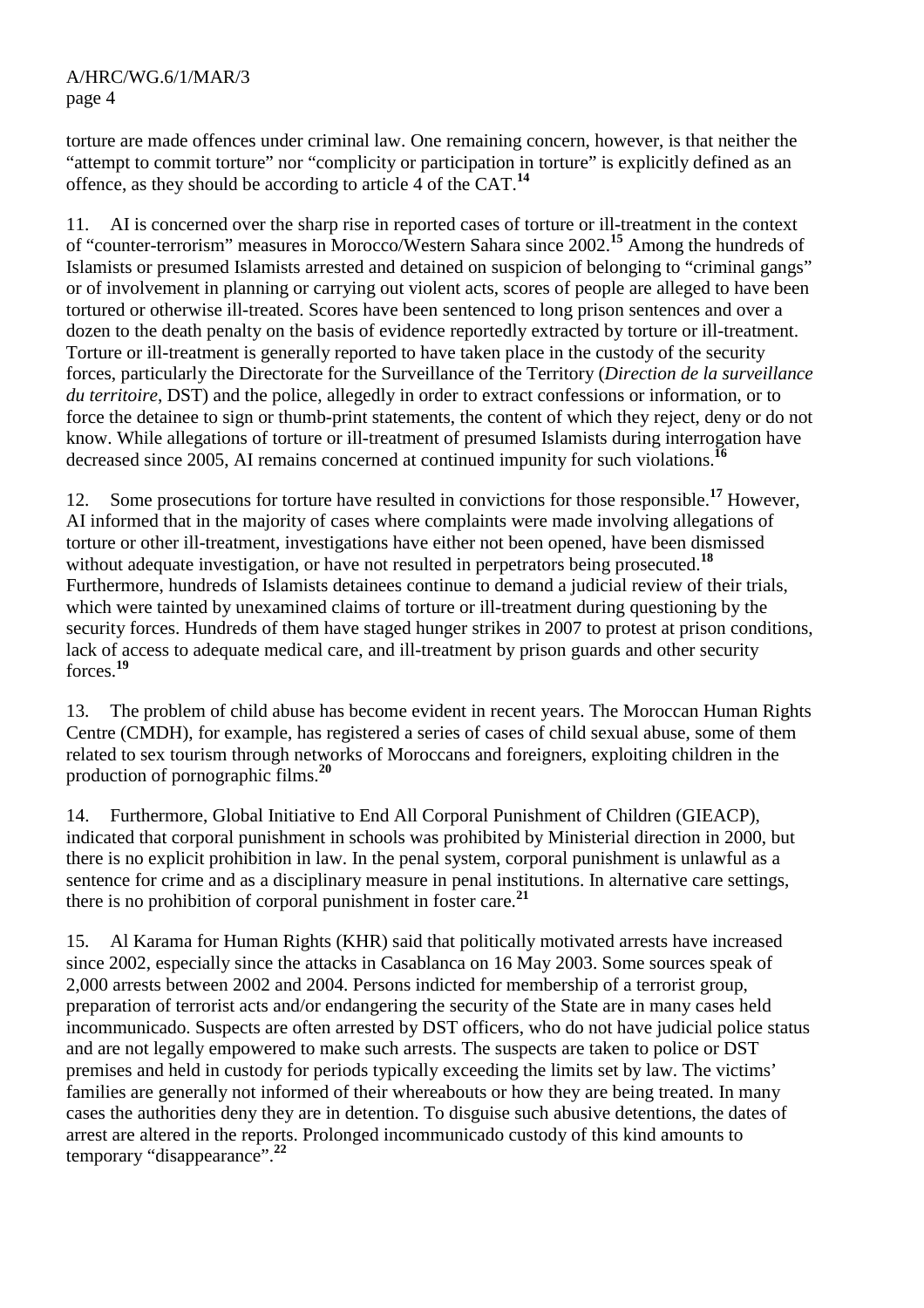16. MDH advised that many prisons were in a disastrous state, with overcrowding, malnutrition, infectious diseases, lack of hospitalization and dangerous behaviours of various kinds such as drugs, sexual abuse, corruption and violence, let alone the low budget share allocated to these institutions and the lack of sporting or cultural activities or vocational training.**<sup>23</sup>** With regard to places of detention, OMDH and FIDH recommended the introduction of an independent national body to supervise prisons, with the power to make unannounced inspections and even, where necessary, to order medical inspections to establish whether there had been cases of torture, as recommended by the Human Rights Committee in 2004.**<sup>24</sup>**

#### **3. Administration of justice and the rule of law**

17. The International Commission of Jurists (ICJ) called on the Human Rights Council to urge Morocco to implement without delay the IER recommendations with regard to the constitutional reforms, independence of judiciary and combating impunity, as well as to put an end to the impunity of state officials responsible for the gross human rights violations committed in Morocco during the last 40 years.**<sup>25</sup>**

18. According to AI, King Mohamed VI instructed the Human Rights Advisory Board (CCDH) to follow up the work of the IER, and in June 2006, Prime Minister Driss Jettou set up joint working committees comprising Government officials and former members of the IER to examine the Commission's recommendations, particularly on reparations and institutional and legal reforms. The Board began by informing victims and their families of the results of research into 742 cases of enforced disappearance that it said the Commission had resolved, and stated that it would continue the Commission's research into 66 unresolved cases. The Board further stated that a detailed list of the enforced disappearance cases examined by the Commission would be published in mid-2006; however, the list is not yet available. No progress has been made on providing victims with effective access to justice and holding accountable individual perpetrators. AI is concerned that impunity is still not being addressed appropriately in Morocco and Western Sahara, in particular since some alleged perpetrators continued to remain in position as members and, in some cases, high-ranking officials, of the security forces.**<sup>26</sup>**

19. Concerning the right to a fair trial, Human Rights Watch (HRW) affirmed that in cases with a political colour, courts routinely denied defendants fair trials, ignoring requests for medical examinations lodged by defendants who claim to have been tortured, refusing to summon exculpatory witnesses, and convicting defendants solely on the basis of apparently coerced confessions.**<sup>27</sup>** HRW recommended that Morocco should ensure fair trial standards, as guaranteed by international standards, for all cases. Judges should be encouraged to use their discretion to grant motions for impartial medical examinations of defendants, in keeping with Morocco's obligation under the CAT in order to take steps to prevent torture and mistreatment.**<sup>28</sup>**

20. OMDH and FIDH recommended the right to a fair trial in Morocco: the Moroccan justice system was increasingly called into question for its dependence on the executive and some trials that OMDH observed failed to meet the minimum conditions for a fair trial; Morocco "should take the necessary steps to guarantee the independence and impartiality of the judiciary", as recommended by the Human Rights Committee in 2004.**<sup>29</sup>**

21. The Consultative Council on Human Rights noted that, during the 23 months it had been in existence, IER had managed to review 43 years of serious human rights violations (1956-1999), taking various forms of action such as investigation, research, evaluation, arbitration and presentation of recommendations and proposals for reform.**<sup>30</sup>** However, AI underlined that IER did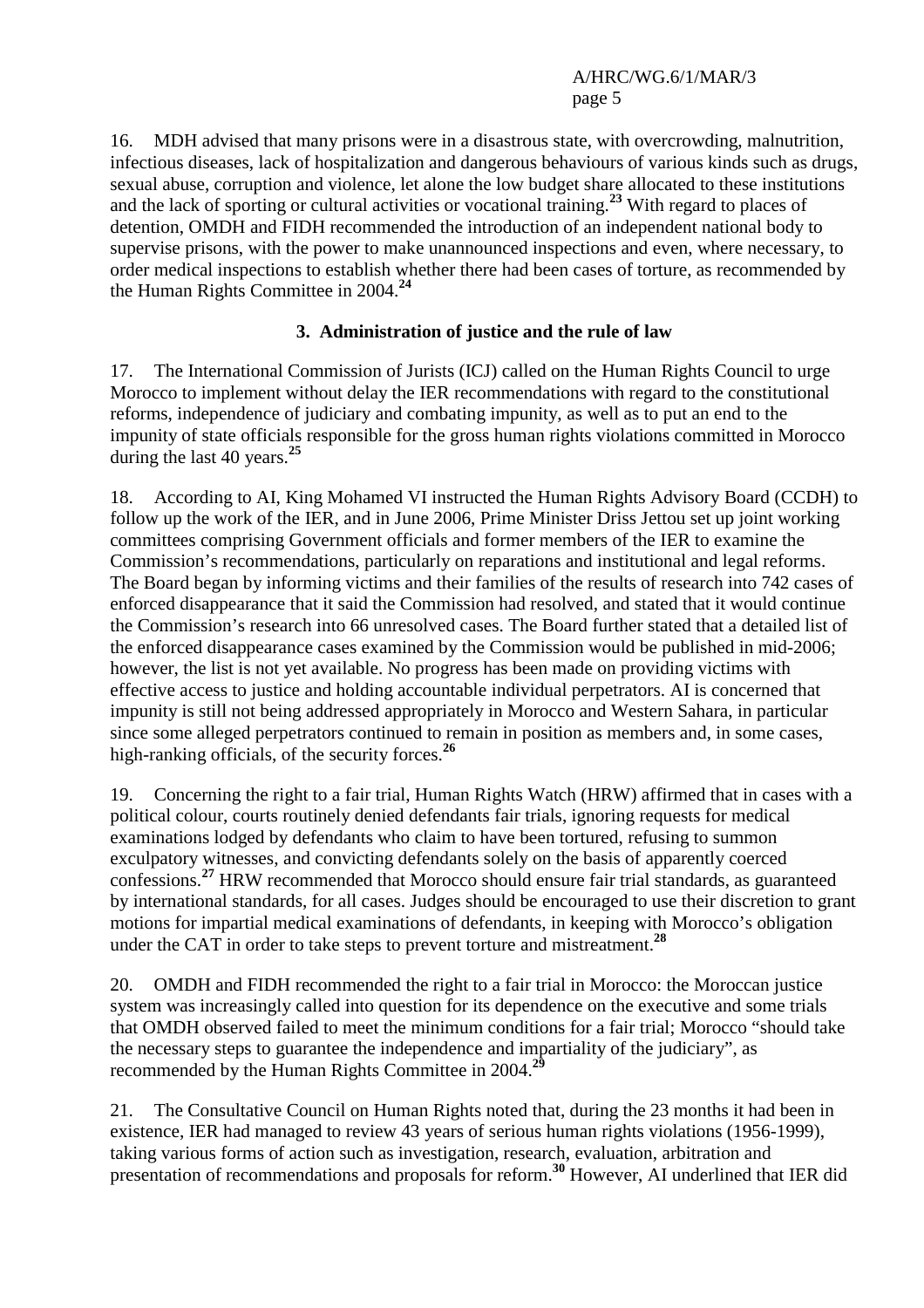not have a mandate to identify perpetrators of human rights violations or recommend prosecutions,**<sup>31</sup>** and HRW noted that non-cooperation by public officials prevented it from resolving other cases  $32$ 

#### **4. Right to privacy**

22. The International Lesbian and Gay Association (ILGA), in a joint submission with others, noted that Morocco maintains criminal sanctions against consensual same-sex activity. Article 489 of Morocco's Penal Code provides: "Any person who commits lewd or unnatural acts with an individual of the same sex shall be punished with a term of imprisonment of between six months and three years and a fine of 120 to 1,000 dirhams, unless the facts of the case constitute aggravating circumstance".**<sup>33</sup>**

#### **5. Freedoms of religion and belief, expression, association and peaceful assembly, and right to participate in public and political life**

23. Regarding freedom of expression, Reporters sans frontières (RSF) noted that the situation has changed significantly since Mohammed VI became king in 1999. A privately-owned press, in Arabic and French, flourishes alongside the official and pro-government media. RSF called on the new Government appointed in September 2007 to resume negotiations with journalists over a new press law that would eliminate prison sentences for insulting members of the royal family.**<sup>34</sup>** OMDH and FIDH, for their part, said that the 2002 review of the Press Code had retained a number of provisions restricting the freedom of expression, as well as prison sentences in situations regarded as violations of "sacred ground", such as the King's person, Islam and territorial integrity.**<sup>35</sup>** The Government announced a press law reform in February 2007, calling it an "important and historic" step towards greater freedom of expression and the media, but the reform contains no guarantee that journalists will be protected, as highlighted by RSF.**<sup>36</sup>** HRW, OMDH and FIDH recommended that the Moroccan authorities review the 2002 press code and other laws applied to journalists with a mind to abolishing or amending those provisions that restrict speech in a manner incompatible with internationally recognized standards of freedom of expression.**<sup>37</sup>**

24. As regards freedom of association, HRW noted that most types of public assemblies require authorization from the Interior Ministry, which can refuse permission if it deems them liable to "disturb the public order." This discretion is exercised more often when the demonstrators' agenda is critical of government policies. Although many of the frequent public protests in Rabat run their course undisturbed, baton-wielding police have broken up others with brutality.**<sup>38</sup>** HRW recommended that Morocco should give substance to the right of assembly, guaranteed by Article 21 of the ICCPR, by approving applications for public assemblies and demonstrations, except in exceptional and narrowly defined circumstances; the Council should also urge Morocco to train thoroughly law enforcement officers in nonviolent methods of crowd dispersion, and hold accountable those officers who use excessive force to disperse demonstrators.<sup>3</sup>

25. Concerning the right to participate in public life, the Islamic Human Rights Commission (IHRC) affirmed that the Al-Adl wa Al-Ihsan/Justice and Spirituality Movement (JSM) emerged as a powerful political movement by the end of the 1980s; although it had obtained legal recognition, the association has been, since its founding, a target of oppression and abusive arrests by the Moroccan authorities.**<sup>40</sup>**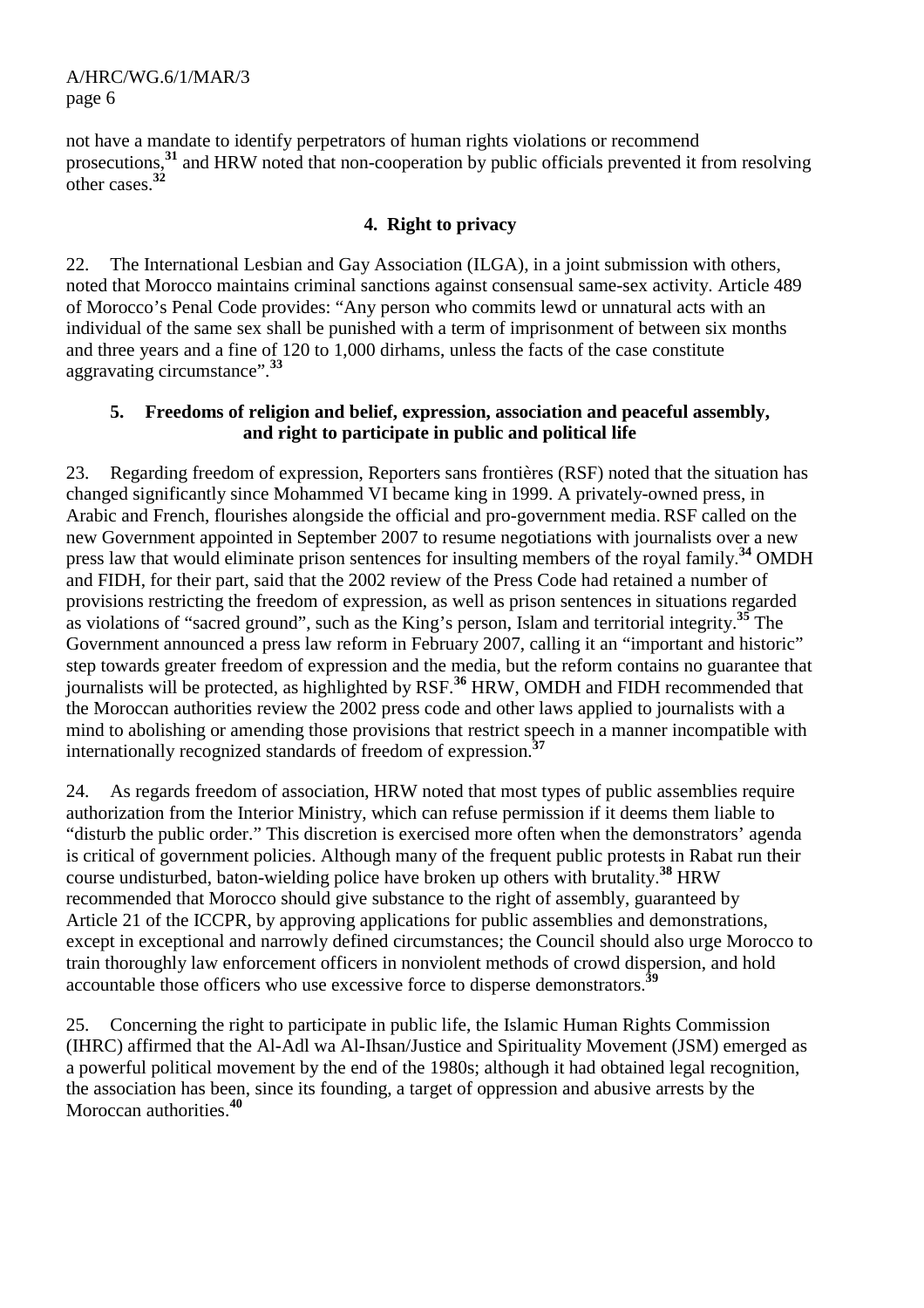#### **6. Right to work and to just and favourable conditions of work**

26. OMDH and FIDH recommended strict enforcement of the provisions of the Labour Code by making social security available to all workers; prohibiting unfair dismissal; compensation for loss of employment for economic reasons; compliance with health and safety regulations; establishment of an active policy ensuring equality between employees in the industrial and service sectors and agricultural workers; expanding the scope of the Labour Code to apply to domestic workers who are subjected to inhumane forms of bondage.**<sup>41</sup>**

#### **7. Right to social security and to an adequate standard of living**

27. OMDH and FIDH recommended that Morocco should ratify ILO Convention No. 102 concerning Minimum Standards of Social Security and Convention No. 118 concerning Equality of Treatment of Nationals and Non-Nationals in Social Security.

28. OMDH and FIDH also recommended that Morocco should ensure the integration of people with physical and mental disabilities, who make up 5 per cent of the total population; review the country's health map and provide disadvantaged regions, particularly rural areas, with a proper health infrastructure and adequate medical care; reduce maternal and infant mortality rates, which are reaching alarming levels; implement the Basic Medical Coverage Code (compulsory health insurance) adopted in 2002; and put the medical assistance plan for the financially disadvantaged (RAMED) in place.**<sup>42</sup>**

#### **8. Right to education and to participate in the cultural life of the community**

29. OMDH and FIDH recommended that Morocco should guarantee free, quality basic education for all; give special importance to girls' education, in particular for rural girls; reduce the dropout rate by providing school canteens and school transport in areas where schools are a long way from pupils' homes and providing assistance to needy parents (school supplies, scholarships); improve secondary school enrolment rates by further developing scientific and technical courses; increase enrolment rates in higher education (currently 12 per cent) and improve internal and external performance, by developing courses relevant to the labour market.**<sup>43</sup>**

#### **9. Minorities and indigenous peoples**

30. According to Tamazgha and the Amazigh Human Rights League (LADH), anti-Berber discrimination is deliberate, organized and official, and enshrined in a Constitution that gives no space to the Berber language or culture; this situation is accepted by Moroccan State institutions, which are used as tools in the drive to deny Berbers' traditional identity and integrate them as a subject people in an Arab-Islamic political structure.**<sup>44</sup>**

31. In the view of the Amazigh World Congress (CMA), the Moroccan Government had made use of French colonial legislation (Acts of 1914, 1919 and 1925) to deprive Amazigh farmers of their land, notably in Adarouch (Azrou region), Tamllaste, Eksimen Emsguine (Agadir region), Agmmad, Iguelmimen, Ighergher (Errachidia region), Goulmima, Bouyzakarn, Ait-Baamran, Oulmés (forest and springs), Ait-Mellal, Azrou and Taroudant. CMA further stated that the situation was extremely worrying for hundreds of Amazigh families who had been forced to leave their ancestral lands and swell the slums of Morocco's big cities.**<sup>45</sup>** As for it, Cultural Survivor (CS) informed that the Amazir have no effective means of enforcing their rights, and the Government frequently makes decisions about these lands to accommodate the economic or political interests of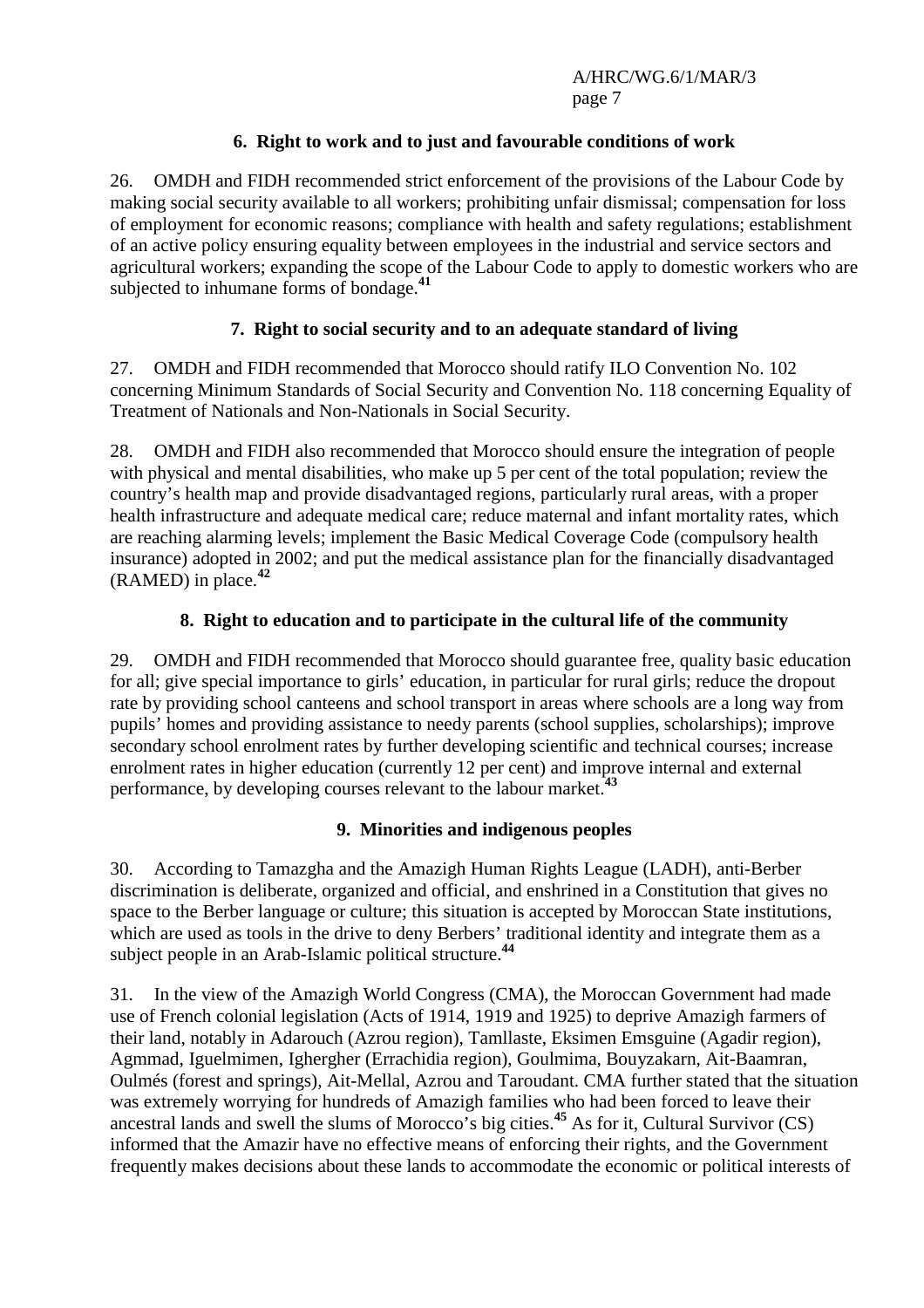the State without involving Amazir; the Amazigh League for Human Rights (LADH) has accused the Government of collaborating with "real-estate mafias" to exploit Amazigh lands and resources.**<sup>46</sup>**

32. CMA also emphasized that the Amazigh press and publications received no financial assistance from the State, though the Arabic-language press was generously funded from the public purse.<sup>47</sup> CMA recommended that the competent United Nations bodies should request Morocco to recognize the Amazigh people and respect all its rights, including its rights to land, its territory and its natural resources; establish an independent international commission of inquiry to thoroughly investigate events in Moroccan universities in the spring of 2007; release Amazigh political detainees without delay, rehabilitate all who have been arrested and detained and ensure compensation for harm suffered.**<sup>48</sup>**

33. Tamazgha also considered that the absence of Tamazight in the courts, where the only acceptable language is Arabic, called in question the notion of a fair trial because there are citizens who speak only the Amazigh language.<sup>49</sup> Tamazgha recommended that Morocco should implement legislation making the teaching of the Berber language compulsory at all levels; set up an Amazigh-language television channel and local and regional radio stations; introduce the Amazigh language in State administrations, the courts and hospitals; promote Amazigh cultural rights; and establish an adequate economic development programme for marginalized regions, the majority of which are Amazigh-speaking.**<sup>50</sup>**

34. LADH, OMDH and FIDH recommended official recognition by Morocco of the linguistic and cultural rights of the Amazigh, in part by making the Amazigh language an official language of the State and Moroccan society.<sup>5</sup>

#### **10. Migrants, refugees and asylum seekers**

35. OMDH and FIDH said that refugees and asylum-seekers were subjected to severe discrimination: asylum-seekers, for example, had no access to health care, education or decent food;**<sup>52</sup>** CMDH added that the mass expatriation of numbers of Africans, and their humiliating and inhumane treatment by law-enforcement officials, were inconsistent with international charters of human rights.**<sup>53</sup>**

36. KHR advised that thousands of people suspected of being illegal immigrants, including minors, had been arrested and deported to Algeria and Mauritania. Among the hundreds of people returned to Algeria in December 2006, for example, were at least 10 recognized refugees and 60 asylum-seekers registered with the Office of the United Nations High Commissioner for Refugees (UNHCR) in Rabat. Those who had been deposited at the Algerian border or in the middle of the desert in the western Sahara had had no water or food. One of them had been found dead from dehydration. Several deported immigrants had claimed to have been sexually abused by members of the Algerian and Moroccan security forces.**<sup>54</sup>**

37. AI had serious concerns particularly about the Moroccan authorities' treatment of people attempting to cross the Spanish/Moroccan border clandestinely at Ceuta and Melilla. In the past two years, the organization had investigated human rights violations committed against migrants and asylum-seekers. These investigations have revealed abuses including unlawful expulsions, lack of due process, breach of the principle of non-refoulement and excessive use of force by Moroccan security forces against asylum-seekers and migrants.**<sup>55</sup>**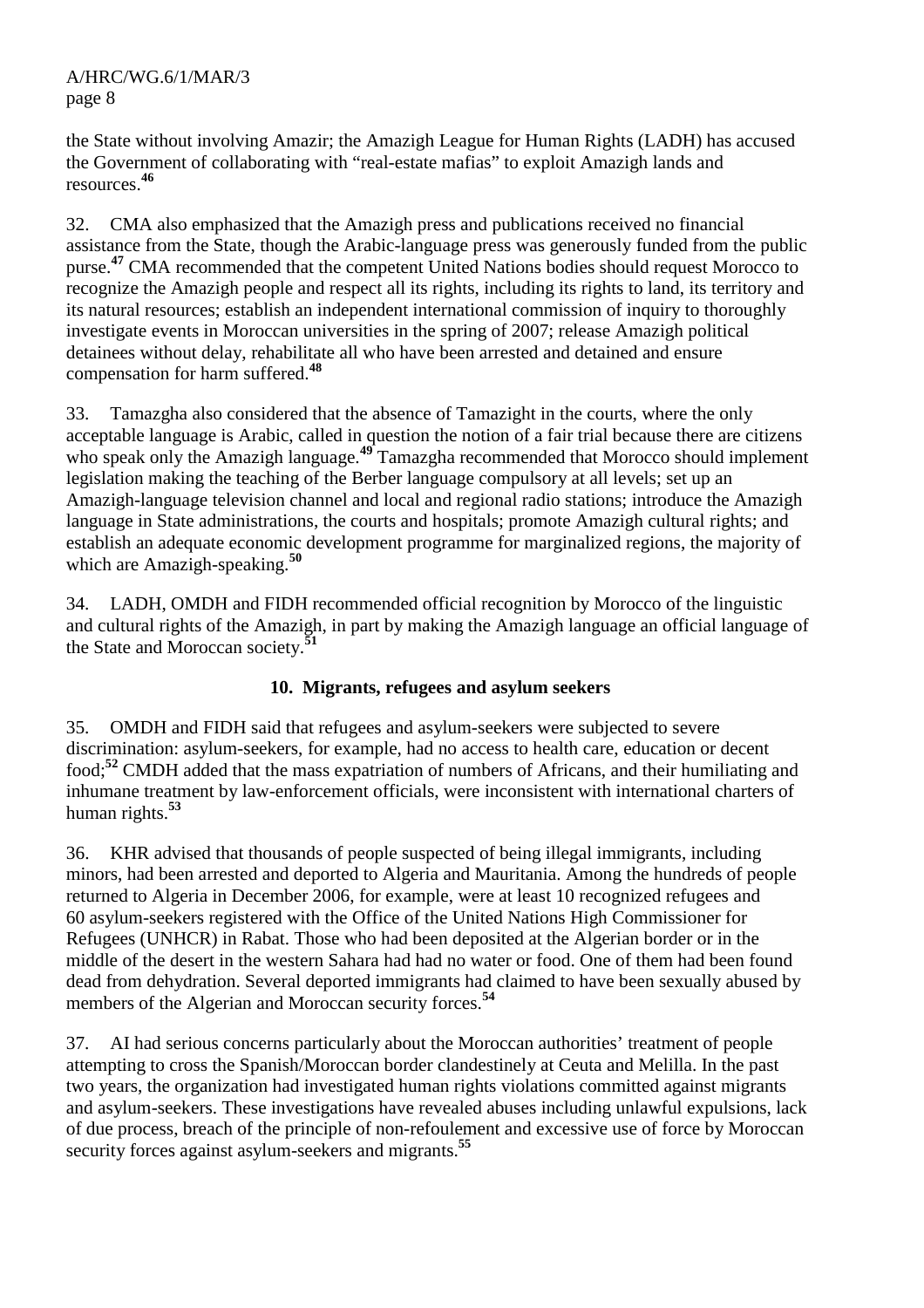38. AI called on Morocco to immediately halt the refoulement of refugees and asylum-seekers, and the arbitrary and collective or mass expulsion of migrants to neighbouring countries; AI also recommended that prompt, thorough, independent investigations must be carried out into any allegation of death or injury of migrants and asylum-seekers caused by the use of force or firearms by law enforcement officials and that the results are made public; AI further urged Morocco to reaffirm and fully respect the principle of non-refoulement and to ensure that all asylum-seekers have access to fair and satisfactory procedures for determining whether they are in need of international protection, including but not limited to the right to appeal, with suspensive effect, to an independent specialized body, legal assistance and interpretation, in accordance with international law.**<sup>56</sup>**

#### **11. Human rights and counter-terrorism**

39. AI is calling for the 2003 *Law on Combating Terrorism* to be reformed to comply with Morocco's international human rights obligations, including the principle of legality, given its expansive definition of terrorism and terrorism-related offences: in fact, AI is concerned that the 2003 Law amends article 66 of the Criminal Procedure Code by allowing in "terrorism" cases the extension of the "*garde à vue*" for up to 12 days; AI is also concerned by the lack of a sufficiently precise definition of terrorism, in violation according to it of the principle of legality; for AI, the broad definition of terrorism could be subject to widely differing and arbitrary interpretations, creating the potential for abuse.**<sup>57</sup>** AI is also calling on the Moroccan authorities to ensure that the fair trial rights set out under international standards of all those accused under the anti-terrorism law or on other charges are guaranteed in practice.**<sup>58</sup>** As for it, the ICJ called on the Human Rights Council to urge Morocco to investigate allegations of torture and ill treatment of detainees and prisoners condemned on the basis of the 2003 Law, and to bring to justice perpetrators of these violations.**<sup>59</sup>**

40. KHR added that after the attacks of 11 September 2001 in the United States of America, Morocco had actively cooperated with the United States the fight against terrorism. Specifically, CIA flights had transported suspects to the United States of America, where they had then been held incommunicado and tortured in the presence of Moroccan and American agents. According to KHR, there is proof that at least 28 CIA flights have landed in Morocco since September 2001.<sup>60</sup>

#### **12. Situation in or in relation to specific regions or territories**

41. According to the Society for Threatened Peoples (STP), the pursuit of continued repression against the civilian population in the Moroccan occupied Western Sahara does not contribute to a favourable climate for direct negotiations between the Government of Morocco and the Polisario Front, which has been highly encouraged by the international community and the United Nations. In regard to the plethora of human rights violations, it should be recommended to extend the United Nations Mission for the Referendum in Western Sahara (MINURSO) mandate in order to monitor the human rights situation and protect the civilian population.<sup>61</sup>

42. AI is concerned at the high number of allegations of torture or ill-treatment of people arrested in Western Sahara in the context of demonstrations against Moroccan rule since 2005. Torture appears to be inflicted during the period of "*garde à vue*", before the detainee is brought to the judicial authorities, and intended to intimidate those arrested, punish them for their stance on self-determination or force them to sign "confessions."**<sup>62</sup>** In several cases, children and teenagers are not only charged for crimes, but tortured as well, as noted by STP. Torture is known to be very common in all police stations and military caserns.**<sup>63</sup>** Another widespread measure of concern is clan custody: over and over again, family or clan members are detained in order to arrest persons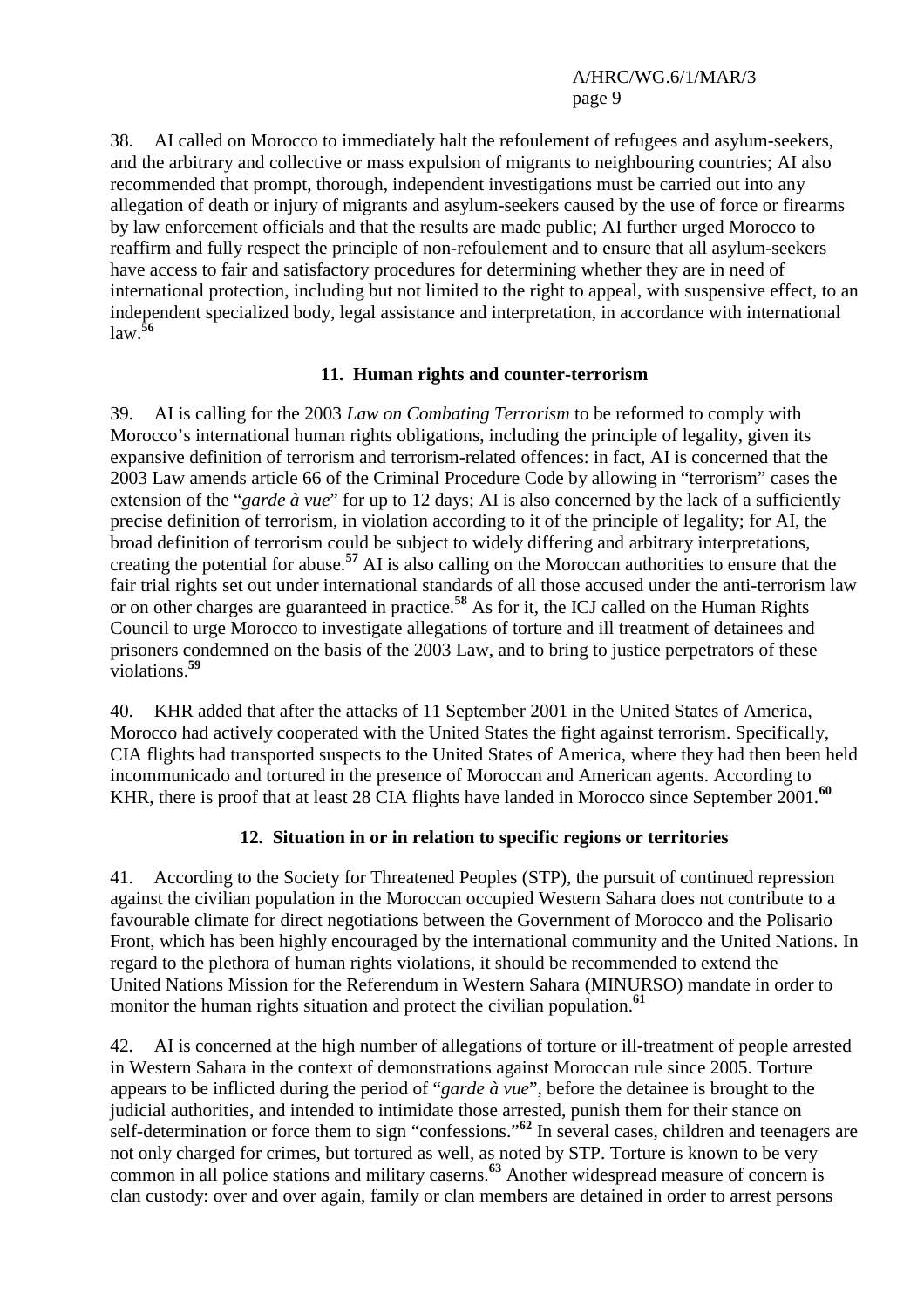wanted by the police, or they are used as leverage against the family. For instance, many fathers have been repeatedly arrested to prevent their children from participating in demonstrations against Moroccan rule.**<sup>64</sup>**

43. AI also called on the Moroccan authorities to take concrete measures to ensure respect for the rights of all Sahrawis to freedom of expression, association and assembly and to allow Sahrawi human rights defenders to collect and disseminate information and views on human rights issues without fear of prosecution, harassment or intimidation.**<sup>65</sup>**

44. According to the International Bureau for the Respect of Human Rights in Western Sahara (BIRDHSO), since 31 October 1975, the date of the invasion of the territory of Western Sahara, thousands of Sahrawi civilians have been victims of a deliberate policy of enforced disappearance and their freedom to travel abroad had been subject to a variety of restrictions. In more than 500 cases, the individual's fate had still not been ascertained. The survivors of secret detention centres, freed some time before the ceasefire of 1991, had still not received compensation for the 10 or 15 years of their lives spent in enforced disappearance. BIRDHSO said that Morocco continued to deny the existence of the Saharawi disappeared, even though various human rights organizations, including AI, had drawn up lists.**<sup>66</sup>**

45. The Movement against Racism and for Friendship among Peoples (MRAP) said that since the occupation of Western Sahara, Morocco had built a 2,700-kilometre wall to divide the Sahrawi people, and laid some 2 million anti-personnel mines along it; the United Nations Mission for the Referendum in Western Sahara (MINURSO) has confirmed the existence of 35 different kinds of anti-personnel mines and 21 different kinds of anti-tank mines, from 12 different countries, on Sahrawi territory. MRAP said that 200,000 people had stayed in the occupied territories, while 170,000 others had been surviving since then in refugee camps in the Algerian desert. The building of the wall had disrupted the socio-economic structure of the Saharawi people, who had had to cope with forced settlement and urbanization, while Morocco encouraged Moroccan citizens, on the one hand, to settle in the occupied territories and young Sahrawis, on the other, to leave - a Sahrawi could only get a job in the civil service, for example, outside the occupied territories.**<sup>67</sup>**

46. MRAP recommended that special attention should be paid to the full realization of the Sahrawi people's right to self-determination; that the United Nations High Commissioner for Human Rights, in cooperation with the Special Representative of the Secretary-General for Western Sahara and the Chief of MINURSO, should ensure full implementation of the right to self-determination; that the Office of the United Nations High Commissioner for Human Rights should have an office in the non-autonomous territories of Western Sahara (El Aaiun); and that the United Nations Human Rights Council should remain permanently seized of the question of Western Sahara as long as the Saharawi people does not exercise its right to self-determination.**<sup>68</sup>**

47. Front Line Defenders of Human Rights Defenders - International Foundation for the Protection of Human Rights Defenders (FL) is deeply concerned about the persecution of independent human rights defenders in Morocco and particularly in Moroccan administered Western Sahara: for example, human rights defenders are regularly victims of assault and harassment by the Moroccan administration which, in many cases, refused to deliver travel documents in order to ensure that people are unable to participate in human rights conferences.**<sup>69</sup>** FL called upon the United Nations to urge the authorities in Morocco: to ensure that all human rights defenders in Morocco and Western Sahara are free to carry out their human rights activities; and to invite in Morocco the Special Representative of the Secretary-General on the situation of human rights defenders.**<sup>70</sup>**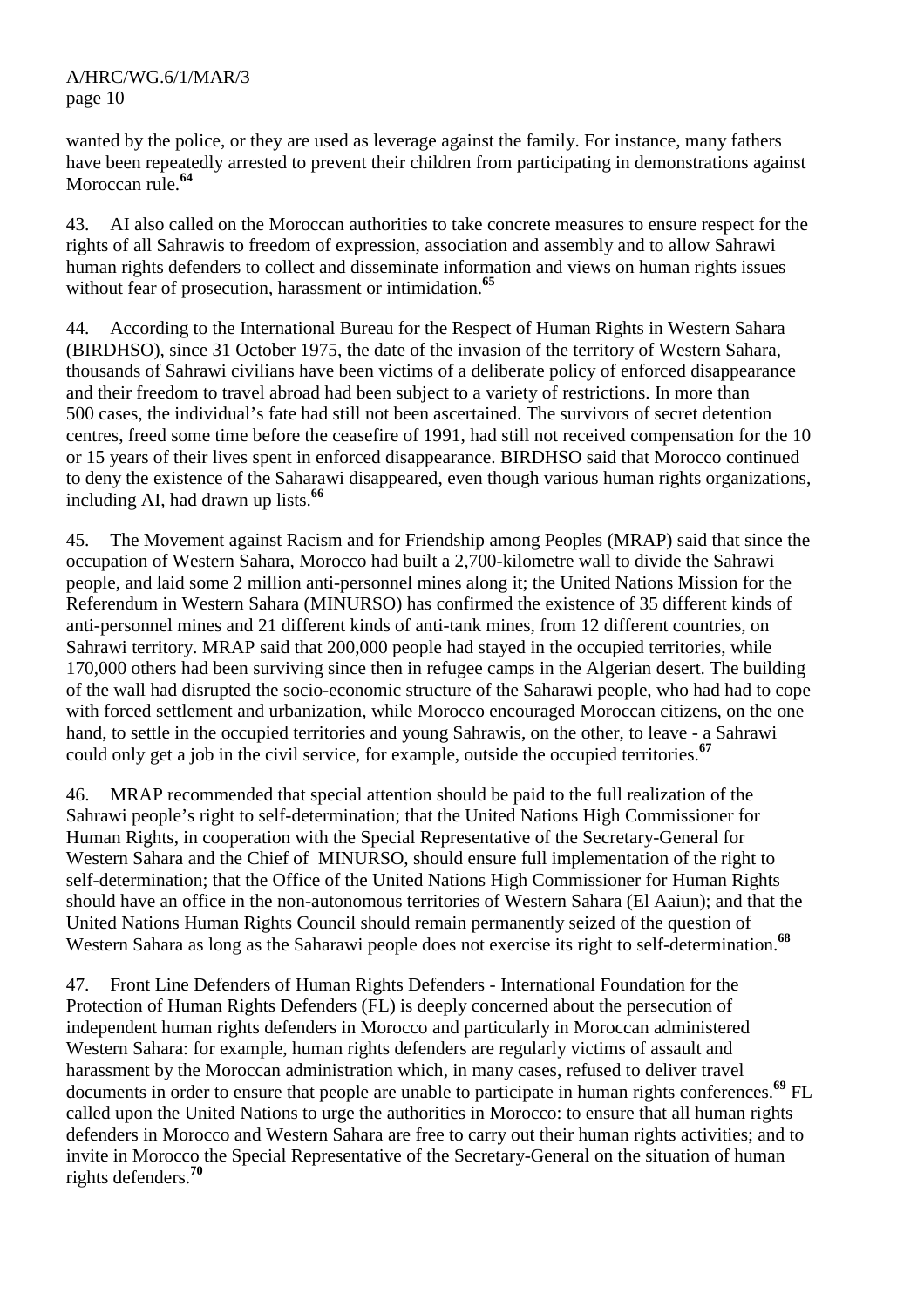# **III. ACHIEVEMENTS, BEST PRACTICES, CHALLENGES AND CONSTRAINTS**

### 48. [n/a]

#### **IV. KEY NATIONAL PRIORITIES, INITIATIVES AND COMMITMENTS**

49. [n/a]

#### **V. CAPACITY BUILDING AND TECHNICAL ASSISTANCE**

50. [n/a]

*Notes* 

<sup>1</sup> The following stakeholders have made a submission (all original submissions are available in full text on: www.ohchr.org):

#### Civil Society:

|        | ABGLT:             | Associação Brasileira de Gays, Lésbicas, Bisssexuais, Travestis e Transexuais/Brazilian Gay,                                          |  |
|--------|--------------------|---------------------------------------------------------------------------------------------------------------------------------------|--|
|        |                    | Lesbian, Bisexual and Trans Association, UPR Submission, November 2007 (English and<br>some attachments in Portuguese)                |  |
|        | AI:                | Amnesty International, UPR Submission, November 2007 (English) *                                                                      |  |
|        | ANCED:             | National Association of Centers for Defense of Child Rights, UPR Submission, November                                                 |  |
|        |                    | 2007 (English)                                                                                                                        |  |
|        |                    | Article 19 Brazil, UPR Submission, November 2007 (English) *                                                                          |  |
|        |                    | Center for Reproductive Rights, UPR Submission, November 2007 (English)                                                               |  |
|        |                    | CIR-RF/US-FPP-IPLPP/UA: Conselho Indígena de Roraima, the Rainforest Foundation-US, the Forest Peoples                                |  |
|        |                    | Programme, and the Indigenous Peoples Law and Policy Program of the University of Arizona,<br>UPR Submission, November 2007 (English) |  |
|        | <b>CLADEM:</b>     | Latin American and Caribbean Committee for the Defense of Women's Rights, UPR                                                         |  |
|        |                    | Submission, November 2007 (Spanish) *                                                                                                 |  |
|        | <b>COHRE:</b>      | Centre on Housing Rights and Evictions, UPR Submission, November 2007 (English) *                                                     |  |
|        |                    | Conectas Human Rights, UPR Submission, November 2007 (English) *                                                                      |  |
|        |                    | FIACAT-ACAT/Brazil: International Federation of Action by Christians for the Abolition of Torture and Action by                       |  |
|        |                    | Christians for the Abolition of Torture/Brazil, UPR Joint Submission, November 2007<br>(French) $*$                                   |  |
|        |                    | Front Line, UPR Submission, November 2007 *                                                                                           |  |
|        | Global Initiative: | Global Initiative to End All Corporal Punishment of Children, UPR Submission, November                                                |  |
|        |                    | 2007 (English)                                                                                                                        |  |
|        | HRW:               | Human Rights Watch, UPR Submission, November 2007 (English) *                                                                         |  |
|        | IEDC:              | Instituto de Estudos Direito e Cidadania, UPR Submission, November 2007 (French)                                                      |  |
|        |                    | Instituto Antígona, UPR Submission, November 2007 (Spanish)                                                                           |  |
|        |                    | IPAS Brazil, UPR Submission, November 2007 (English)                                                                                  |  |
|        | Rede Femenista:    | Rede Femenista de Saúde, UPR Submission, November 2007 (English)                                                                      |  |
|        | RSF:               | Reporters Without Borders, UPR Submission, November 2007 (English/French/Spanish) *                                                   |  |
|        | <b>SDDH</b>        | Sociedade Paraense de Direitos Humanos/Pará Society for the Defense of Human Rights, UPR                                              |  |
|        |                    | Submission, November 2007 (English)                                                                                                   |  |
|        |                    | Society for Threatened Peoples', UPR Submission, November 2007 (English) *                                                            |  |
|        | <b>REBRIP</b>      | Red Brasileña por la Integración de los Pueblos, UPR Submission, November 2007 (Spanish)                                              |  |
| Others |                    |                                                                                                                                       |  |
|        | NEDF:              | Fundamental Rights Study Nucleus, UPR Submission, November 2007 (English)                                                             |  |

NB: \* NGOs with ECOSOC status.

**2** CCDH, p. 2.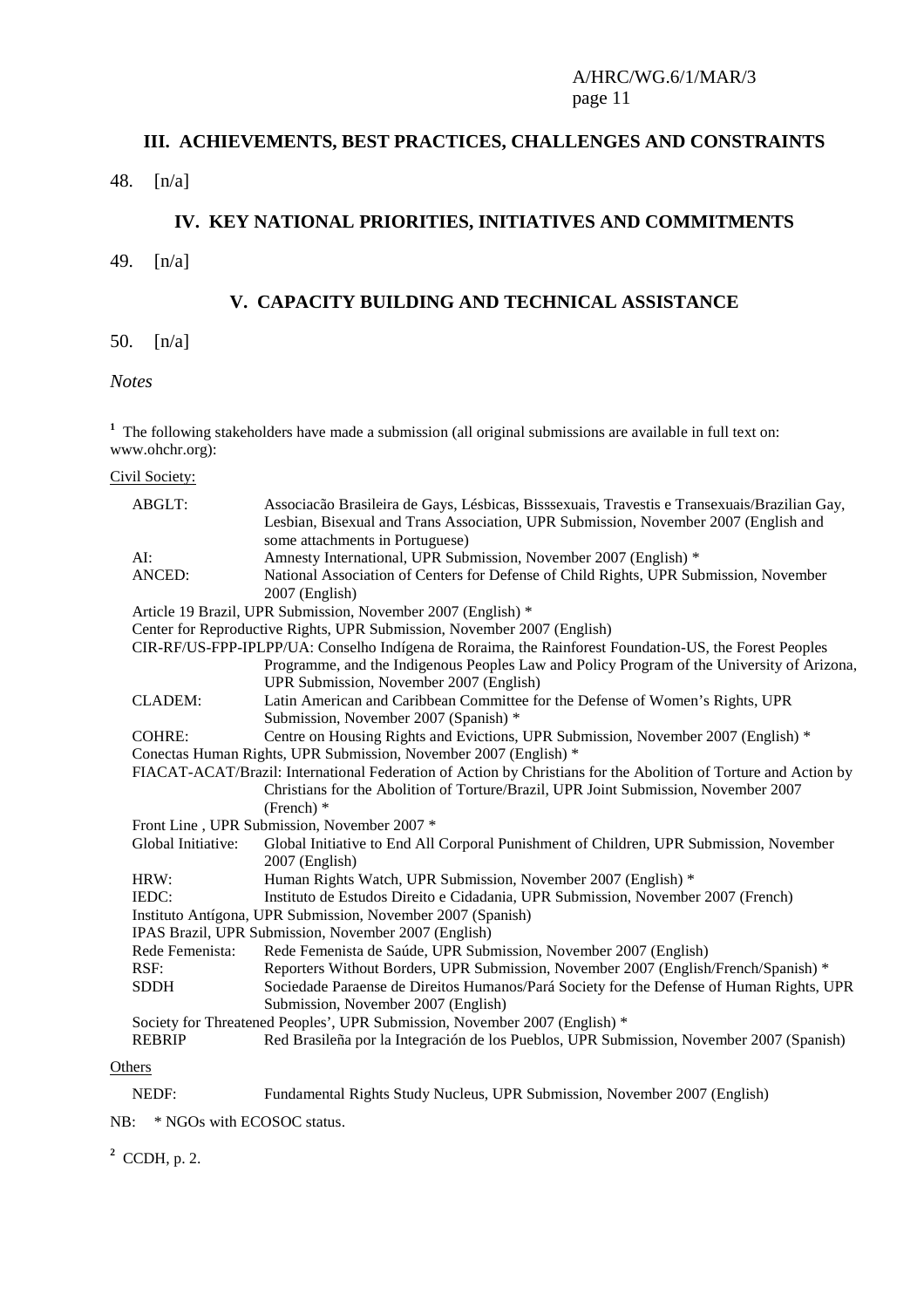- CCDH, p. 3.
- L'OMDH et la FIDH, p. 4.
- UAF, p. 1. See also CCDH, p. 1; CDG, p. 3-4.
- UAF, p. 4; for more details, see p. 4-6. See also ADFM, p. 2-3 and CMDH, p. 4.
- L'OMDH et la FIDH, p. 4. See also ADFM, p. 3-4.
- ADFM, p. 5.
- L'OMDH et la FIDH, p. 1-2. See also CMDH, p. 1.
- L'OMDH et la FIDH, p. 2.
- AI, p. 1.
- AI, p. 1.
- L'OMDH et la FIDH, p. 2.
- AI, p. 1. See also l'OMDH et la FIDH, p. 2.

 AI, p. 5. See also CMDH, p. 4; l'OMDH et la FIDH, p. 2; ICJ, p. 1. For information on individual cases, see BIRDHSO, p. 2-4.

- AI, p. 5. See also KHR, p. 2-4, for information on individual cases.
- For more details, see l'OMDH et la FIDH, p. 2.
- AI, p. 5; see also l'OMDH et la FIDH, p. 2. For information on individual cases, see FL, p. 4-5.
- AI, p. 5.
- CMDH, p. 4.
- GIECP, p. 2.
- KHR, p. 2, including information on individual cases.
- CMDH, p. 3.
- See l'OMDH et la FIDH, p. 2.
- ICJ, p. 2.
- AI, p. 3. See also ICJ, p. 1; AAAA, p. 3; FADPDH, p. 3.
- HRW, p. 2.
- HRW, p. 2.
- L'OMDH et la FIDH, p. 3.
- CCDH, p. 4.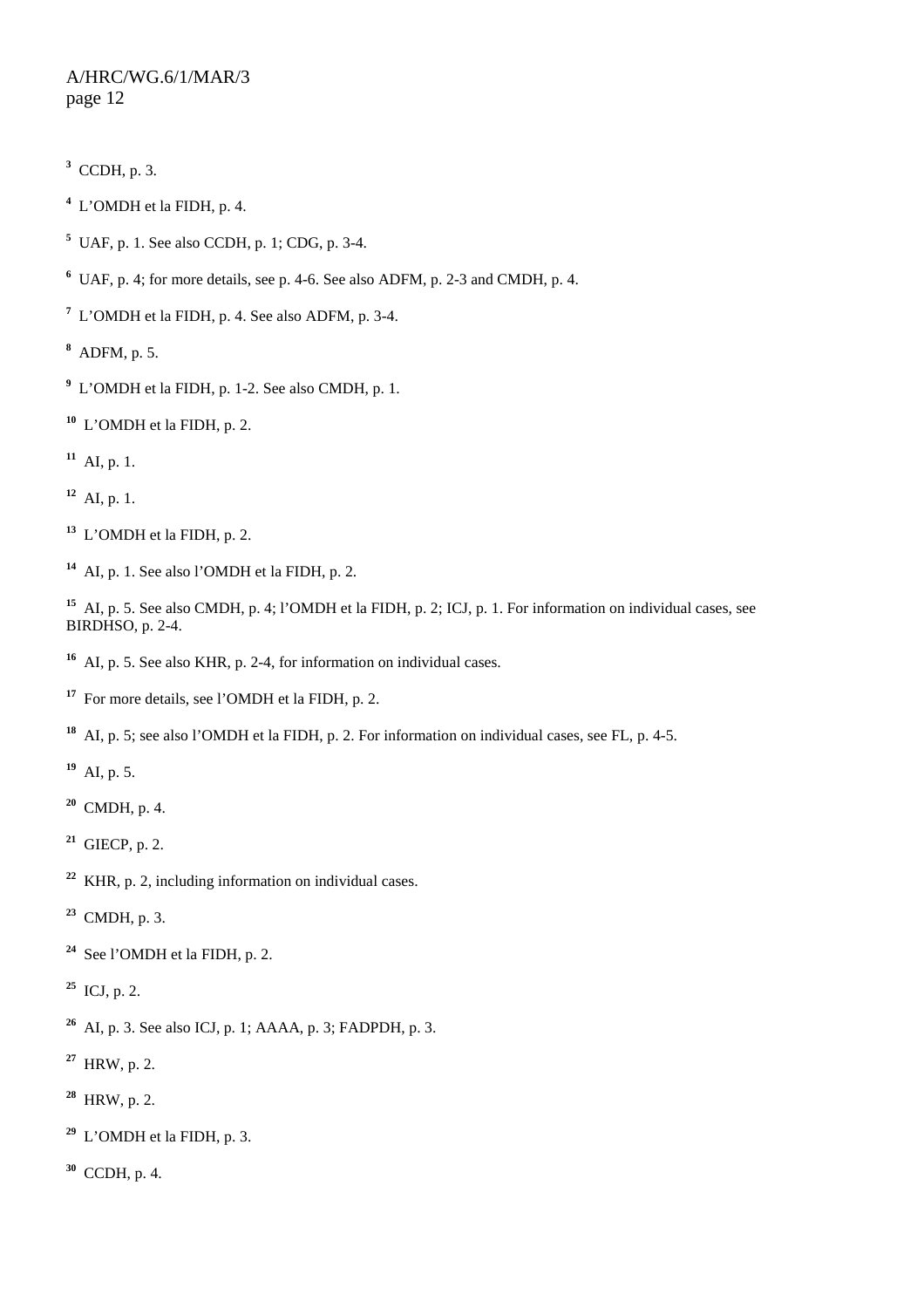- AI, p. 2-3.
- HRW, p. 4; see also ICJ, p. 1.
- ILGA, p. 1.
- RSF, p. 1-2.
- L'OMDH et la FIDH, p.3; see also HRW, p. 3; ICJ, p. 1-2.
- RSF, p. 1-2.
- HRW, p. 3; l'OMDH et la FIDH, p. 3; see also ICJ, p. 1-2.
- HRW, p. 2. For information on individual cases see KHR, p. 4-5; BIRDHSO, p. 2; l'OMDH et la FIDH, p. 3-4.
- HRW, p. 3.
- IHCR, p. 1; see also for information on individual cases, p. 1-2.
- L'OMDH et la FIDH, p. 5.
- L'OMDH et la FIDH, p. 5.
- L'OMDH et la FIDH, p. 5.
- Tamazgha, p. 2; LADH, p. 3-5.
- CMA, p. 5; see also RAC, p. 4-5.
- CS, p. 3-4; LADH, p. 5-6.
- CMA, p. 3. See also CS, p. 2.
- CMA, p. 7.
- Tamazgha, p. 5; LADH, p. 2.
- Tamazgha, p. 5-6.
- See LADH, p. 6, OMDH et FIDH, p. 5.
- L'OMDH et la FIDH, p. 2.
- CMDH, p. 2.
- KHR, p. 5.
- AI, p. 4.
- See AI, p. 4-5.
- AI, p. 2.
- AI, p. 2. See also KHR, p. 1.
- ICJ, p. 2.